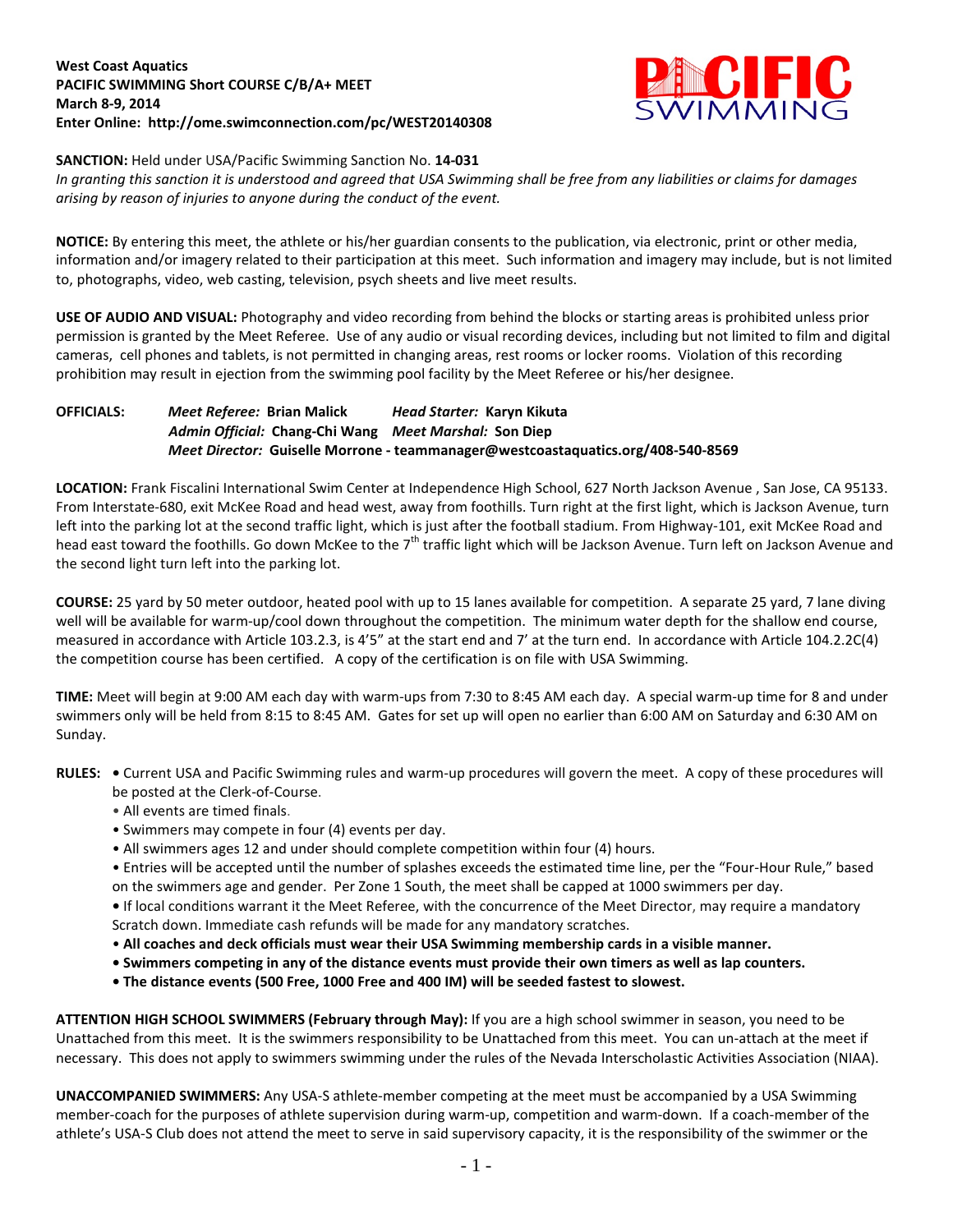swimmer's legal guardian to arrange for supervision by a USA-S member-coach. The Meet Director or Meet Referee may assist the swimmer in making arrangements for such supervision; however, it is recommended that such arrangements be made in advance of the meet by the athlete's USA-S Club Member-Coach.

**RACING STARTS:** Swimmers must be certified by a USA-S member-coach as being proficient in performing a racing start, or must start the race in the water. It is the responsibility of the swimmer or the swimmer's legal guardian to ensure compliance with this requirement.

**RESTRICTIONS:** • Smoking and the use of other tobacco products is prohibited on the pool deck, in the locker rooms, in spectator

- seating, on standing areas and in all areas used by swimmers, during the meet and during warm-up periods.
- Sale and use of alcoholic beverages is prohibited in all areas of the meet venue.
- No glass containers are allowed in the meet venue.
- No propane heater is permitted except for snack bar/meet operations.
- All shelters must be properly secured.

• Except where venue facilities require otherwise, changing into or out of swimsuits other than in locker rooms or other designated areas is not appropriate and is strongly discouraged.

**ELIGIBILITY:** • Swimmers must be current members of USA-S and enter their name and registration number on the meet entry card as they are shown on their Registration Card. If this is not done, it may be difficult to match the swimmer with the registration and times database. The meet host will check all swimmer registrations against the SWIMS database and if not found to be registered, the Meet Director shall accept the registration at the meet (a \$10 surcharge will be added to the regular registration fee). Duplicate registrations will be refunded by mail.

• Swimmers in the "A" Division must have met at least the listed "PC-A" time standard. Swimmers in the "B" Division must have met at least the listed "PC-B" time standard. All entry times slower than the listed "PC-B" time standard will be in the "C" Division.

• Entries with "NO TIME" will be accepted.

• Entry times submitted for this meet will be checked against a computer database and may be changed in accordance with Pacific Swimming Entry Time Verification Procedures.

• Disabled swimmers are welcome to attend this meet and should contact the Meet Director or Meet Referee regarding and special accommodations on entry times and seeding per Pacific Swimming policy.

- Swimmers 19 years of age and over are not eligible to compete in this meet..
- The swimmer's age will be the age of the swimmer on the first day of the meet.

**ENTRY PRIORITY:** Zone 1 South (Z1S) entries postmarked by Monday, February 17, 2014 or entered online by 11:59 p.m. Monday, February 17, 2014 will be given priority acceptance. All entries from Zone 1 South, all other Pacific LSC zones, and other LSC's either postmarked by Monday February 24, 2014, entered online by 11:59 p.m. Wednesday, February 26, 2014, or hand delivered by 6:30 p.m. Wednesday, February 26, 2014, will be considered in the order that they are received or until meet cap is reached.

**ENTRY FEES:** \$2.75 per event plus an \$8.00 participation fee per swimmer. Entries will be rejected if payment is not sent at time of request.

**ONLINE ENTRIES:** To enter online go to **http://ome.swimconnection.com/pc/WEST20140308** to receive an immediate entry confirmation. This method requires payment by credit card. Swim Connection, LLC charges a processing fee for this service, equal to \$1 per swimmer plus 5% of the total Entry Fees. Please note that the processing fee is a separate fee from the Entry Fees. If you do not wish to pay the processing fee, enter the meet using a mail entry. **Entering online is a convenience, is completely voluntary, and is in no way required or expected of a swimmer by Pacific Swimming.** Online entries will be accepted through **Wednesday, February 26, 2014.**

**MAILED OR HAND DELIVERED ENTRIES**: Entries must be on the attached consolidated entry form. Forms must be filled out completely and printed clearly with swimmers best time. Entries must be postmarked by midnight, **Monday, February 24, 2014,** or hand delivered by 6:30 p.m. **Wednesday, February 26, 2014**. No late entries will be accepted. No refunds will be made, except mandatory scratch downs. Requests for confirmation of receipt of entries should include a self-addressed envelope.

## **Make check payable to:** West Coast Aquatics

**Mail/Hand entries to:** Guiselle Morrone/WEST Meet Director, 6317 Grand Oak Way, San Jose, CA 95135 **CHECK-IN:** The meet will be deck seeded. Swimmers must check-in at the Clerk-of-Course. Close of check-in for all individual events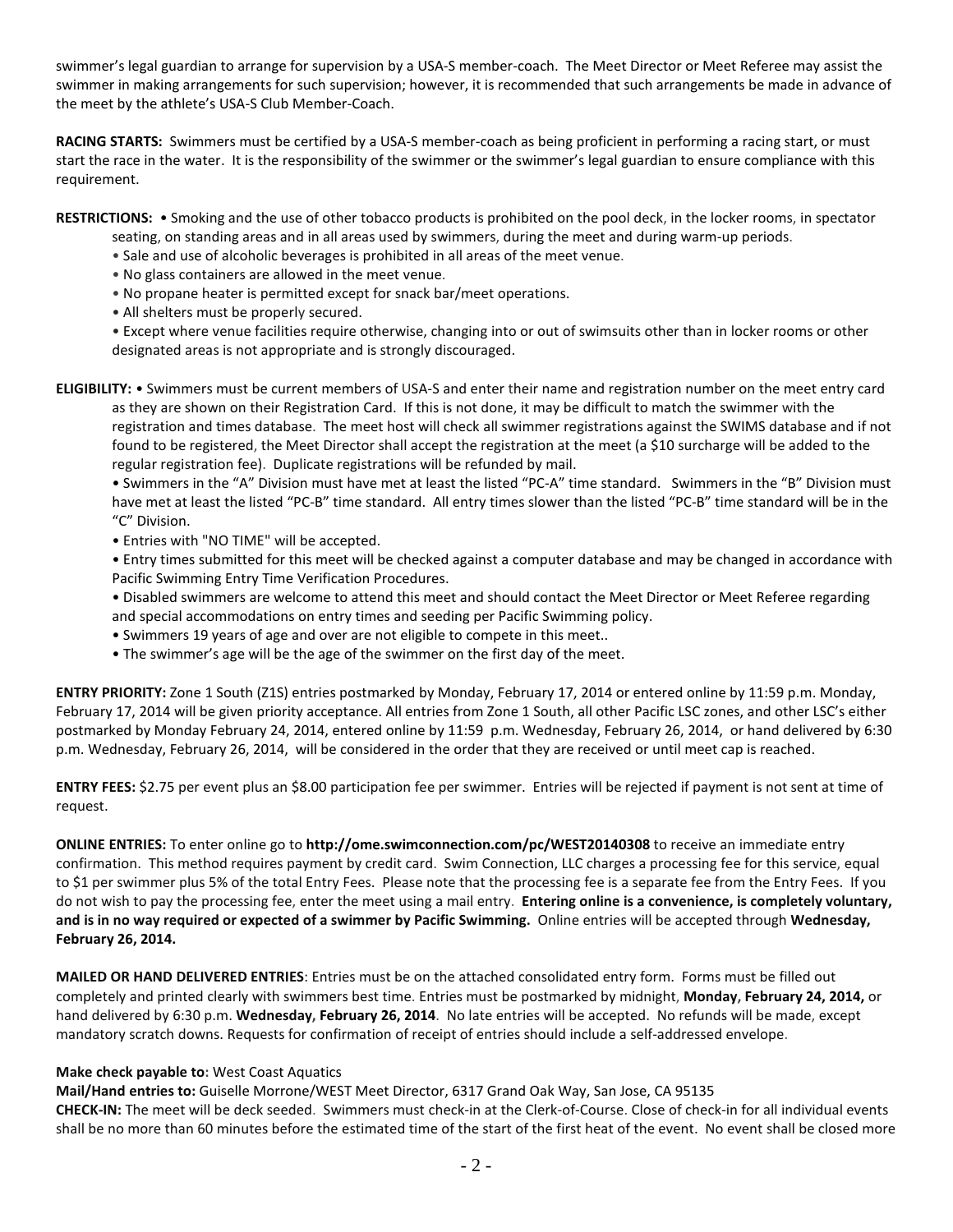than 30 minutes before the scheduled start of the session. Swimmers who do not check in will not be seeded and will not be allowed to compete in that event.

**SCRATCHES:** Swimmers entered in an individual event that they have checked in for, must swim in the event unless they notify the clerk of the course before seeding for that event has begun. Swimmers who miss an event they have checked in for will not be penalized by the loss of the next event they have entered.

**AWARDS:** Ribbons for first through eight by division (C/B/A+) will be provided for each age grouping (8/U, 9/10 10/U, 11-12, 13-14. 15-16, and 17-18) within each event. "A" medals will be provided for new "A" times. A team representative must pick up their swim team's awards at the conclusion of the meet at the awards desk. Awards will not be handed to individuals unless they are unattached. The 400 IM, and 1000 free will swim together as 11-18 event, but will be awarded in age grouping as listed above. All 10 & U events will be awarded as 8 & U and 9-10. Awards will not be mailed..

**ADMISSION:** Free. A 2 day program will be available at a reasonable price.

**REFRESHMENTS:** A snack bar/food trucks will be available throughout the competition. Coaches and working deck officials will be provided lunch. Hospitality will serve refreshments to timers and volunteers.

**MISCELLANEOUS:** No overnight parking is allowed. Facilities will not be provided after meet hours. **Participating teams will be assigned timer assignments based on the number of swimmers entered from a team.**

| L V LIV I JUIVIIVIMIN I |               |                |            |           |            |          |                |  |  |
|-------------------------|---------------|----------------|------------|-----------|------------|----------|----------------|--|--|
| Saturday                |               |                |            | Sunday    |            |          |                |  |  |
| 8 & UN                  | 10 & U        | $11 - 12$      | $13 - 18$  | 8 & UN    | 10 & U     | 11-12    | 13-18          |  |  |
| 25 Back                 | 100 Free      | 100 Free       | 50 Free    | 25 Flv    | $100$ Fly  | 50 Fly   | <b>100 Fly</b> |  |  |
| 25 Free                 | 50 Back       | 100 Back       | 200 Back   | 25 Breast | 50 Free    | 50 Free  | 200 Free       |  |  |
|                         | 50 Breast     | 50 Breast      | 100 Breast |           | 100 Back   | 200 Free | 100 Free       |  |  |
|                         | <b>50 Flv</b> | <b>100 Flv</b> | 200 Fly    |           | 100 Breast | 200 IM   | 200 Breast     |  |  |
|                         | 500 Free      | 1000 Free      | 1000 Free  |           | 200 IM     | 400 IM   | 400 IM         |  |  |

**EVENT SUMMARY** 

| Saturday, March 8, 2014<br><b>EVENT#</b><br><b>EVENT</b><br><b>EVENT#</b><br>11-12 100 Free<br>2<br>1<br>3<br>13-18 50 Free<br>4<br>5<br>10&U 100 Free<br>6<br>8<br>7<br>11-12 100 Back<br>9<br>10<br>10 & U 50 Back<br>11<br>12<br>13-18 200 Back<br>13<br>8 & U 25 Back<br>14<br>15<br>11-12 50 Breast<br>16<br>17<br>18<br>13-18 100 Breast<br>19<br>10 & U 50 Breast<br>20<br>21<br>22<br>11-12 100 Fly<br>23<br>8 & U 25 Free<br>24<br>26<br>25<br>13-18 200 Fly<br>27<br>28<br>10&U 50 Fly |                   |    |  |  |  |
|--------------------------------------------------------------------------------------------------------------------------------------------------------------------------------------------------------------------------------------------------------------------------------------------------------------------------------------------------------------------------------------------------------------------------------------------------------------------------------------------------|-------------------|----|--|--|--|
|                                                                                                                                                                                                                                                                                                                                                                                                                                                                                                  |                   |    |  |  |  |
|                                                                                                                                                                                                                                                                                                                                                                                                                                                                                                  |                   |    |  |  |  |
|                                                                                                                                                                                                                                                                                                                                                                                                                                                                                                  |                   |    |  |  |  |
|                                                                                                                                                                                                                                                                                                                                                                                                                                                                                                  |                   |    |  |  |  |
|                                                                                                                                                                                                                                                                                                                                                                                                                                                                                                  |                   |    |  |  |  |
|                                                                                                                                                                                                                                                                                                                                                                                                                                                                                                  |                   |    |  |  |  |
|                                                                                                                                                                                                                                                                                                                                                                                                                                                                                                  |                   |    |  |  |  |
|                                                                                                                                                                                                                                                                                                                                                                                                                                                                                                  |                   |    |  |  |  |
|                                                                                                                                                                                                                                                                                                                                                                                                                                                                                                  |                   |    |  |  |  |
|                                                                                                                                                                                                                                                                                                                                                                                                                                                                                                  |                   |    |  |  |  |
|                                                                                                                                                                                                                                                                                                                                                                                                                                                                                                  |                   |    |  |  |  |
|                                                                                                                                                                                                                                                                                                                                                                                                                                                                                                  |                   |    |  |  |  |
|                                                                                                                                                                                                                                                                                                                                                                                                                                                                                                  |                   |    |  |  |  |
|                                                                                                                                                                                                                                                                                                                                                                                                                                                                                                  |                   |    |  |  |  |
|                                                                                                                                                                                                                                                                                                                                                                                                                                                                                                  |                   |    |  |  |  |
| 29                                                                                                                                                                                                                                                                                                                                                                                                                                                                                               | 10&U 500 Free**   | 30 |  |  |  |
| 31                                                                                                                                                                                                                                                                                                                                                                                                                                                                                               | 11-18 1000 Free** | 32 |  |  |  |

| Saturday, March 8, 2014 |                   |               |               |                   |               |
|-------------------------|-------------------|---------------|---------------|-------------------|---------------|
| <b>EVENT#</b>           | <b>EVENT</b>      | <b>EVENT#</b> | <b>EVENT#</b> | <b>EVENT</b>      | <b>EVENT#</b> |
| 1                       | 11-12 100 Free    | $\mathbf{2}$  | 33            | 13-18 100 Fly     | 34            |
| 3                       | 13-18 50 Free     | 4             | 35            | 10&U 100 Fly      | 36            |
| 5                       | 10&U 100 Free     | 6             | 37            | 11-12 50 Fly      | 38            |
| 7                       | 11-12 100 Back    | 8             | 39            | 8 & U 25 Fly      | 40            |
| 9                       | 10 & U 50 Back    | 10            | 41            | 13-18 200 Free    | 42            |
| 11                      | 13-18 200 Back    | 12            | 43            | 10&U 50 Free      | 44            |
| 13                      | 8 & U 25 Back     | 14            | 45            | 11-12 50 Free     | 46            |
| 15                      | 11-12 50 Breast   | 16            | 47            | 10 & U 100 Back   | 48            |
| 17                      | 13-18 100 Breast  | 18            | 49            | 13-18 100 Free    | 50            |
| 19                      | 10 & U 50 Breast  | 20            | 51            | 10 & U 100 Breast | 52            |
| 21                      | 11-12 100 Fly     | 22            | 53            | 11-12 200 Free    | 54            |
| 23                      | 8 & U 25 Free     | 24            | 55            | 8 & U 25 Breast   | 56            |
| 25                      | 13-18 200 Fly     | 26            | 57            | 13-18 200 Breast  | 58            |
| 27                      | 10&U 50 Fly       | 28            | 59            | 11-12 200 IM      | 60            |
| 29                      | 10&U 500 Free**   | 30            | 61            | 10 & U 200 IM     | 62            |
| 31                      | 11-18 1000 Free** | 32            | 63            | 11-18 400 IM**    | 64            |

Use the following URL to find the time standards:<http://www.pacswim.org/index.shtml>

\*\*The distance events (500 Free, 1000 Free, and 400 IM) will be seeded fastest to slowest. Swimmers in these events must provide their own timer as well as lap counters for the two freestyle distance events.

## **EVENTS**